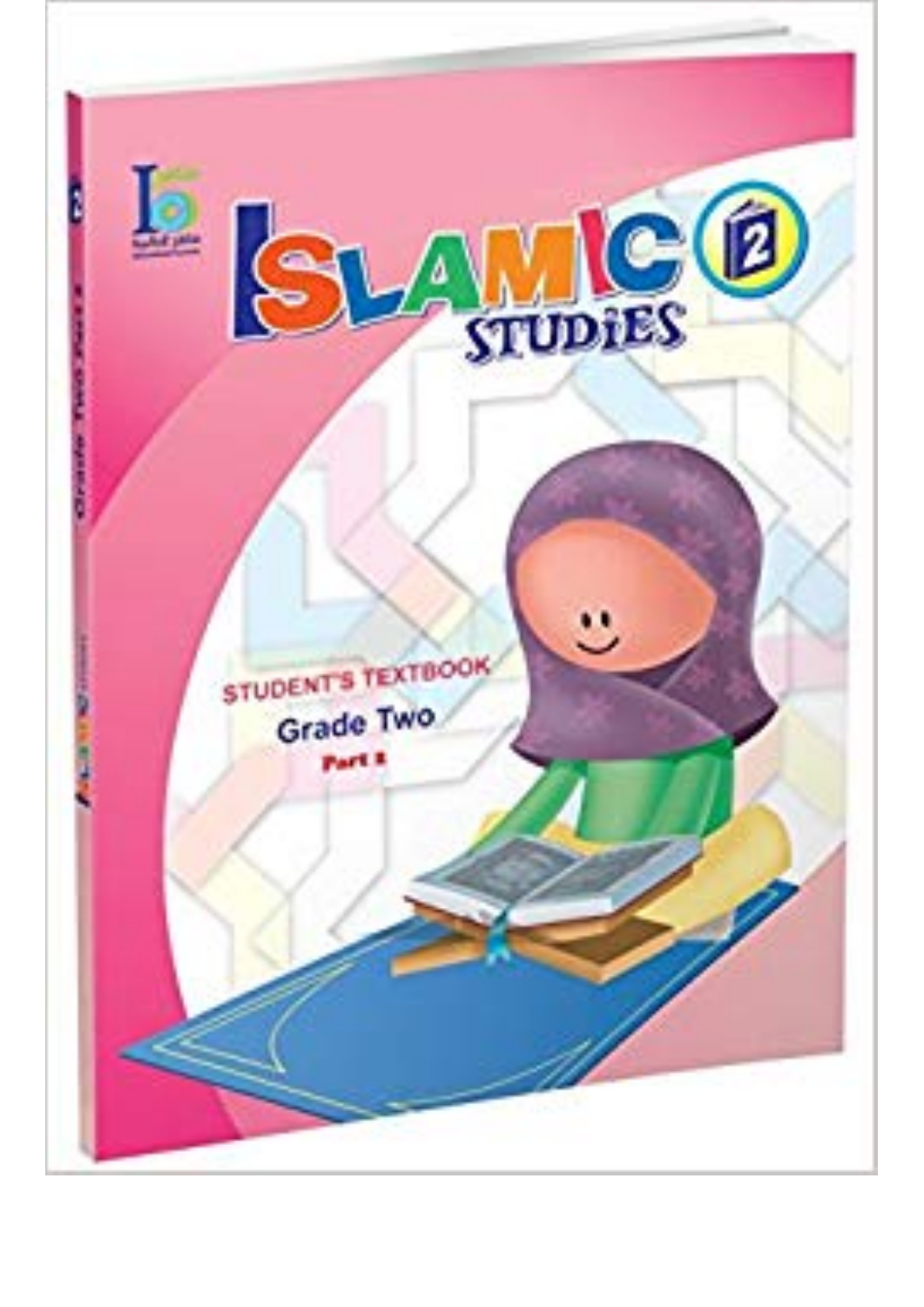**ICO Islamic Studies Textbook: Grade 2, Part 2 (With Access Code)**

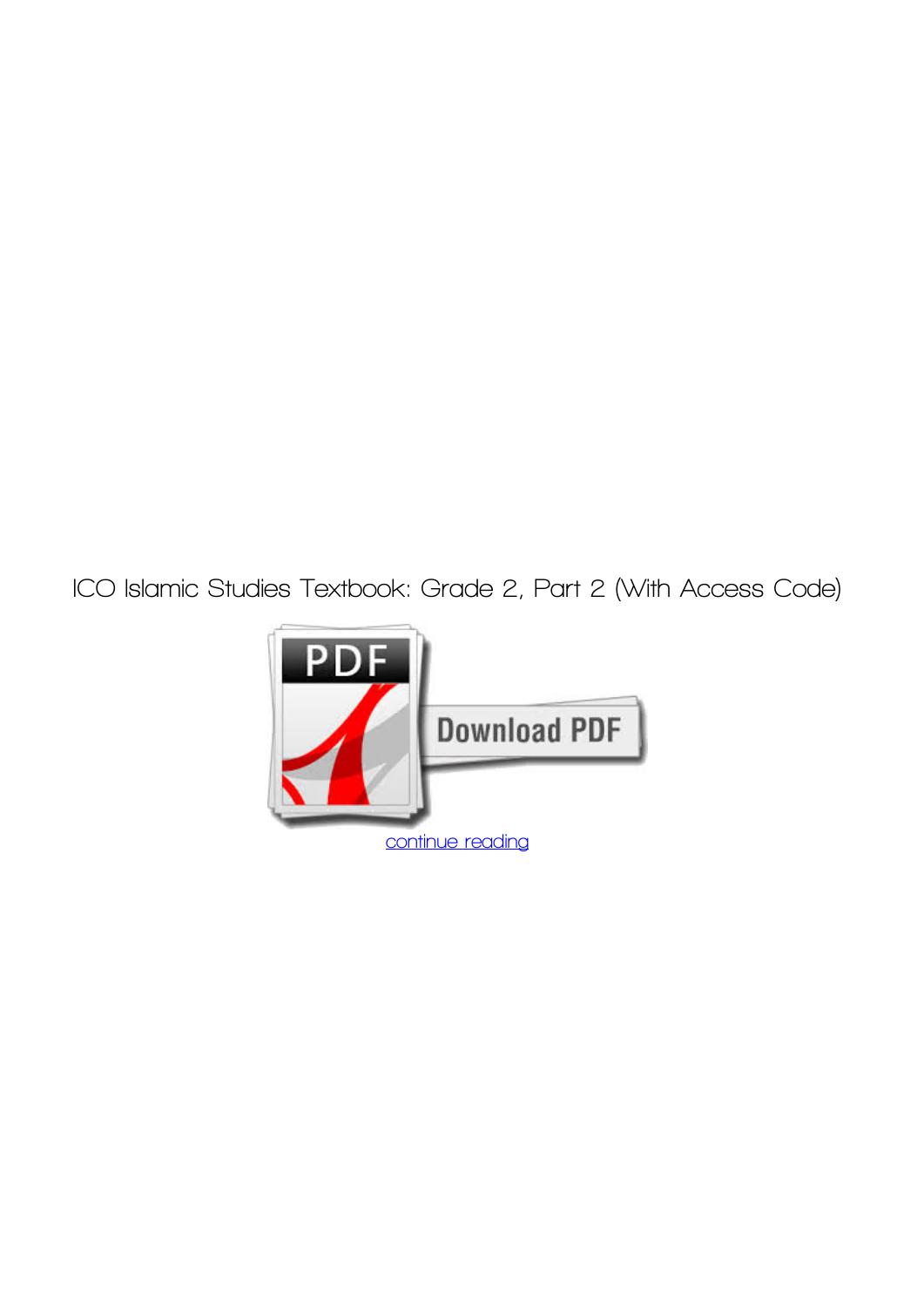**Building upon the two testimonies of the Shahaadah, college students are presented to the elements of faith. The Student's Textbook contains the subject text of the lessons, exercises in addition to activities. College students are also taught to respect the privileges and property of their family members, teachers, and others. Useful lessons in the functionality of prayer, as well as the appropriate number of rak'aat for each salah, are integral components of this quality. They learn additional features of Prophet Muhammad (s) and also the obligatory aspects of ablution. The materials is presented, utilizing a spiral approach, where college students revisit each area and research it in better depth every year. They increase their knowledge of the Qur'an through memorization and recitation of Soorat al-Burooj through Soorat Ash-Sharh with short explanations for every soorah.**



**[continue reading](http://bit.ly/2Tge8Fv)**